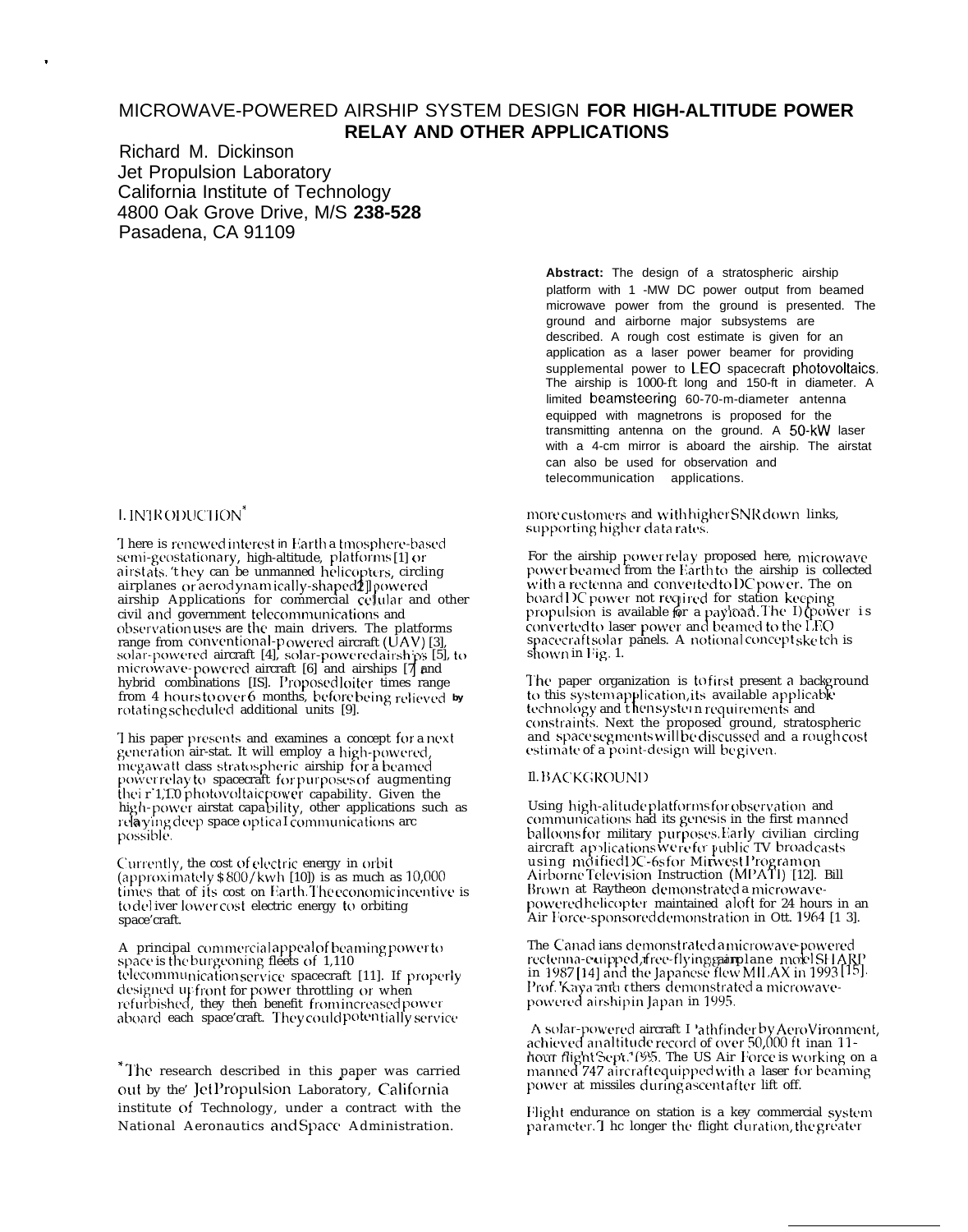



970621rmd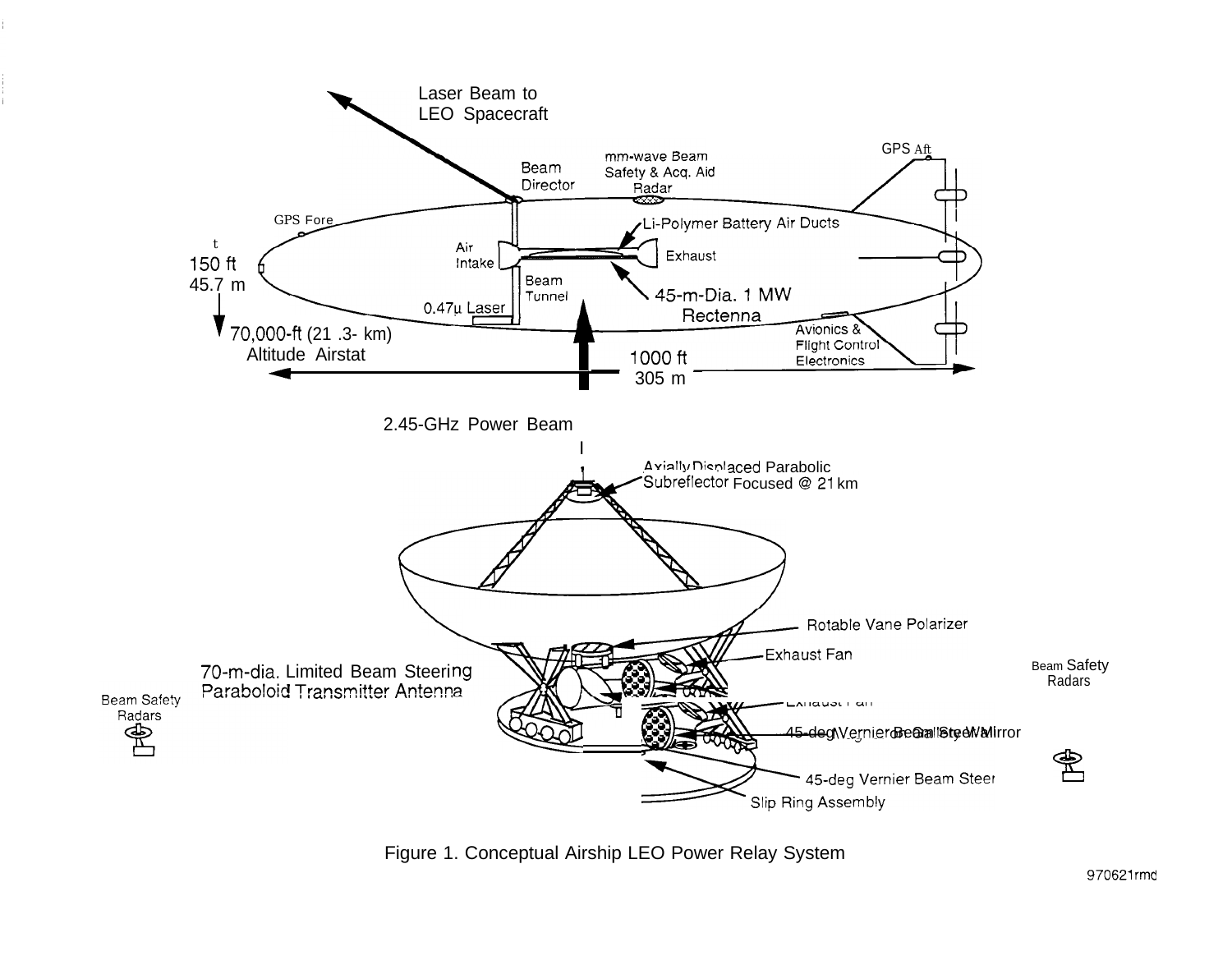the systemavailability because of minimizing the hazard of cross wind takeoff or launches and landings or recoveries, and ascent and descent through the jet stream turbulence.

An early world record of 60h7m was set for airborne and analytic in Belgium in 1928 by Louis Croy and Victor<br>Groenen. In 1929 the US Arny trimotored airplane the<br>"Question Mark", a Fokker F-7, set a refueled endurance<br>record of 15(th40n)1 5s on Jan 7. Elinor Smith and Bobby Trout set an early worldendurance record for women of 42h4m41s in Nov. 29, 1929 [16]. A current world's record for refueled flight is for 553h41m30s (over 23 days) set in Northbrook, IL by John and Kenneth 1 lunter in 1930 [17],

in the unmanned or UAV category, the Condor air plane stayed aloftfortwo and a half days in 1989[18]. Thus, the technology for unmanned high-altitude platforms is proceeding.

Current studies of stratospheric platforms consider payloads of the order of a fewthousand pounds and payload powers of 10s of kW. We are interested in the next generation with apower on the order one megawatt.} low big will an airship be? What might it cost? What horsepower is required for stationkeeping? What applications may be of interest?

## III. SYSTEMDESIGN CONSIDERATIONS

A principal problem of wireless power transmission<br>(WPT)toLEO spacecraft fromEarth-based or even high-altitude platforms is that the curvature of the Earth gets in the way of the beams. The ultimate system would require multiple sites over the surface of the Earth in order to provide continuour power. The contact times from a point on the Earth to any given spacecraft vary from seconds to minutes, given that the platformsite and the spacecraft orbits are compatible.<br>The repeat times also vary. However, we consider only a supplemental-beamed power system for sta riers. What can be done with only one site, particularly<br>providing power during eclipse periods?

Highaltitudes are desired for the platform in order to servelarge coverage areas both on the ground and in<br>space.. The range of coverage on the ground and maximum contact time on orbit provided by a high-<br>altitude airstat are proportional to the square root of the altitude. At high a litude an airship must be ableto combat the winds aloft to remain near geostationary.<br>For practical purposes there is only a fairly well-deined altitude region where this may be economically possible. This is because the thrust power required for maintaining headway in winds varies as the cube of the wind velocity.

Currently, our detailed knowledge of the high-altitude winds aloft is limited. Winds are generally highest in<br>winter in the northern hemisphere. However, the<br>NOAA Climatic Center used over 20 years of twice dailyrawinsonde soundings to gather statistics for a<br>NASA study [19].

1 he wind velocity as a function of altitude goes through a pronounced maximum at the let-stre amaltitudes<br>around 35,000 f t, which is to be avoided. Large engines<br>and high power would be required there. However, there is also a pronounced minimum wind speed<br>around 70,000-ftallitude. This is the desired altitude a reatostationkeep the platform. In higher winds, the airship, if blown off station, will have to seek refuge drifting and awaiting lower winds to use on board

power storage to return to the power beam (meaning<br>that the systemavailability wilbe even less when that occurs). A strategy of advancing upstream as far as possible before the forecasted peak wind onset may aid in staying near the power beam.

#### Wave'length Considerations

The power-beaming wavelengths are a key system parameter. A small footprint on the power-receiving host is desired in order to be minimum invasive. Hence, the large areas associated with long microwave wavelength rectennas are undesirable.

Maximum usage of existing in-space equipment should<br>be a system goal.Having tospace qualify new equipment is costly, thus, the beam should approach suppliers to coldy, thus, the following the product depression<br>sunlightwavelengths if possible. That is, a laser beam<br>illuminating the LEO spacecraftsolar cells is desirable, and in particular during the transit through the Earth's shadow. Furthermore, operating a high-density laser<br>powerbeamabove the Earth's atmosphere at a wavelength that is stronglyabsorbed in the troposphere will promote beamsafety by allaying fears of zapping persons on Earth.

Nevertheless, the power beam must not be greatly dimmed or doused by Earth-associatedpropagation<br>impairments such as clouds and rain. The impact of this requirement is such that approximately 1 O-cm-long<br>wavelength microwave radiation is desired for the WPT beam's transit through the lower atmosphere.

This microwave solution is in conflict with the ultimate laser WIT delivery to the LEO spacecraft. Thus the intermediate power converting relay platform is proposed to change wavelengths,

## IV. SYSTEMREQUIREMENTS AN IDCONSTRAINTS

In order to provide a driving focus for the system, it is<br>desirable to have over one Megawatt of DC power<br>available aboard the airship, which has a payload capability of 5,000 lbs (23 ret).

A constraint is that prover for station keeping is primary. Payload and battery charging are secondary.<br>The propulsion requirements thus fractor into the system availability. We will require that the airship shall at least be capable of station keeping in the 95 percentile<br>winter winds of 94 knots or 156ft/sec given in Ref. 19.

The microwave beam will track the airshi p within its<br>applicable beam steering range of  $+/-30$  eg. Limited beamfollowing by the vehicle will be possible. The microwave power beam will focus on the center of the rectenna and track its polarization orientation within 10 deg. Power beam safety subsystems will be required to<br>protect errant airmen and unregistered spacecraft.

Access to an actively-maintained LEO spacecraft orbital elements data base is required for lota ting customers,<br>but also for avoiding overspray of beams to noncustomers.

## V. THE GROUND SEGMENT DESIGN

Redundant (two), limited-steering, variable-focus, beam-waveguide cassegrain antennas, eat}] equipped with a gallery of phase injection-lockd magnetrons arc proposed for the microwave power transmitting antennas of the system ground segment as shown in Fig. 1. Two entirely separate a ntennas are proposed at each ground site in order to have redundancy for system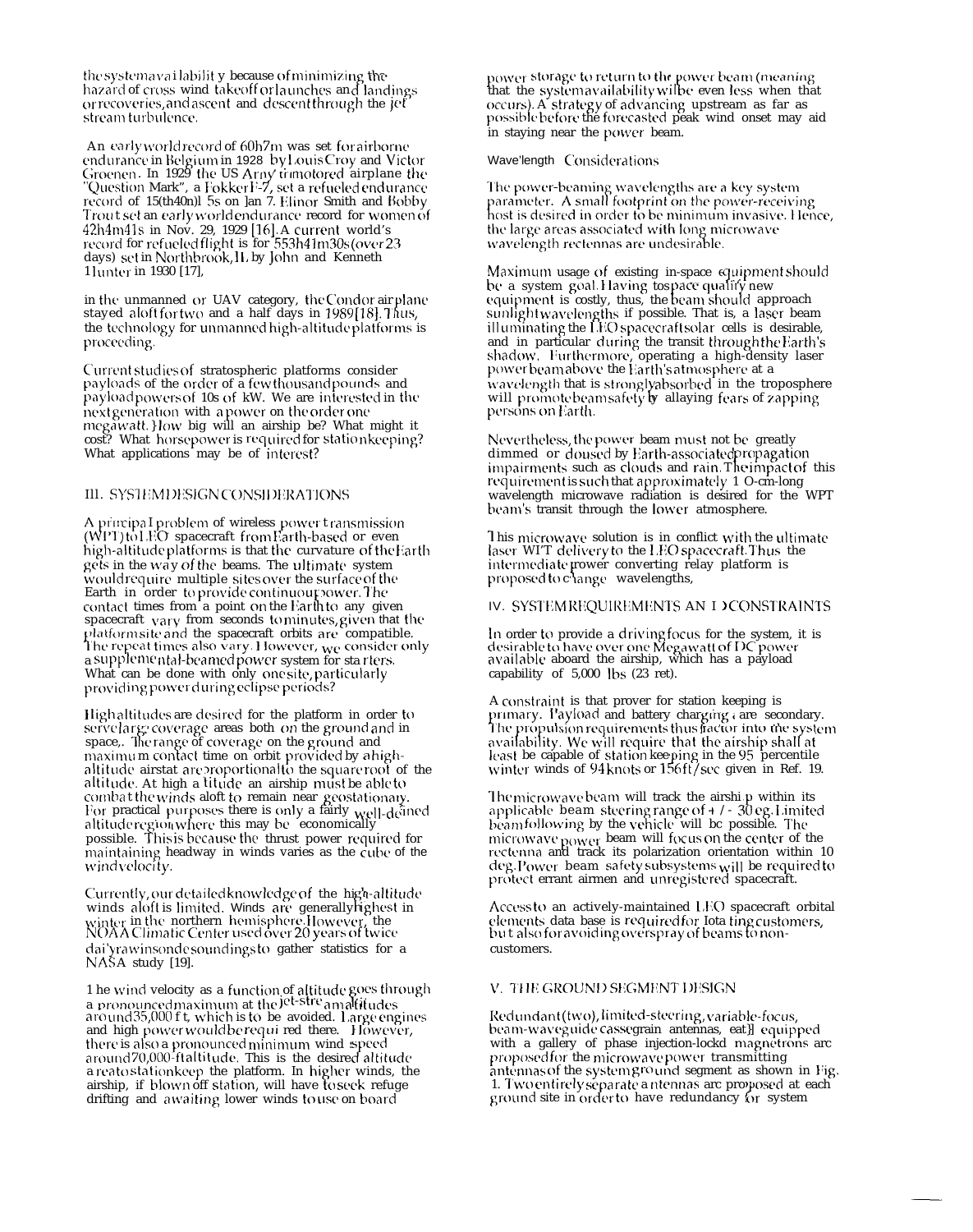availability and to permit downtime for off-line maintenance.

The ground segment also includes a beam safety subsystem, a n operations control and monitoring facility, a hangarfor storage and maintenance ospare a irships in support of several power beaming site s, the billing data colection and spacecraft acquisition data interfacing equipment.

The transmitting antennas, proposed to operate at 2,45 GHz, are on the order of 50-70-111 c1 iameter and have steering limited to +/- 30 deg from zenith. This limited range of tipping will reduce the subreflector support mass and the antenna height above the ground and thus hold down the steel cost. An articulated tiltable and axially-displaced parabolic subreflector will permit limitedvernier beam steering and zoom beam focusing.

The use of cooker tube magnetons will also reduce costs and phase injection locking with filament power removed after starting will improve the spectral purity<br>of the transmitted signals. The highly efficient magnetrons (order of 75%) permit air cooling of the transmitters.

1 he beam-waveguide antennafeed will al low use of rotary venetian lind polarizers to control the orientation of the linearly-polarized radia tedpower beam. 1 his permits the airship rectennato be linearly polarized for mass reduction and ease of DC power collection.

A phased array of slotted waveguide panels fedby<br>phase injection-locked magnetrons was also considered, but the limited beam steering range of  $+/-4-8$  deg. [20] was considered too restrictive, aal hough only a single transmitting array per site would be required as<br>compared to two c1 is hes per site.

#### Beam Power Safety

The gound segment will be home to the microwave andaser power beam safety subsystem. The ground and a i rbornetransmitters must be interlocked through here. Although the ground transmitter can be located in a controlled airspace, the safety subsystemmust react to unexpected airborne intrusions such as a fight emergency. Therefore, active monitoring opotential<br>intrusions with radars will be equired. Both low-<br>altitude slow craft, as well as high-altitude fast jets must be detected. If a passenger aircraft will enter the beam, the beam must be turned off. In addition to the radar, the FAAair traffic cent ml data couldbe monitored for possible intrusions. Site-based search radars interlocked with the beam serve as FAA data backup and provide detection for unscheduled hang gliders and others.

The average RF field intensity in the aperture of a 70-m-<br>diameter transmitting, antenna radiating 3.13MW will be 81.3mW/cm2. A ong the power beam the power density will be the greatest at an altitude of<br>approximately8km (26,240 ft.) with a magnitude of<br>approximately500 mW/cm2. This is due to a perture phase focusing effects along the center line of the beam. A i rborne biolasuch as geese with a radar cross-section<br>of  $1/2$  ft2 (0.0465 m2) are not expected to be harmed as their transit through the beam at about 20 mph  $(8.9 \text{m/s})$ will only last about 8 sec. Durin gthat time interval they<br>will intercon only about 300 joules (Watt-see) (71cal) which would that is the temperature of a 5 lb bird (2,268 grams) by only about 0.03 degC, assuming 100% wa ter.<br>The continuous airflow of flight should quickly dissapate eventhat small temperature rise comparedto their muscle-induced internal power dissipation.

Assuming a drag<br>coefficient of  $0.05$  and  $4$  -ft2 "wing"<br>area at  $2,00$  -fit<br>atitude requires about 7.6 W of flight power to be continuously expended,

The laser beam will be designed to attenuate rapidly in the lower atmosphere and its on-off state will be tied into the space track data base on vehicles in orbit. The beamwiladditionally be surrounded with a rarfar of its ownfor backup nearby intrusion detection.

A larmed warningfences will surround the microwave antennas and high-voltage equipment at the site. Doors and hatches in the magnetron gallery, BWG and antenna surface will be interlocked with the microwave transmitter.

## VI. THE AIRBORNE SEGMENT

'f he airborne segment, as shown in Fig. 1, may consist of an unmanned, remote-controlled, helium-inflated, pressurized, multiple ballonet airship. The airship will<br>be equipped with a rectenna for collecting and converting RF power to IX', electric energy storage,<br>electric motorsdriving reduction gearboxes equipped<br>with propellers for station keeping propulsion and carrying a payload of a high-power laser subsystem for<br>beaming laser power to LEO spacecraft.

The ai rship may be launched in a reefed configuration with the tail propulsion assembly first. This has not yet been decidelA more detailed study and operations sequencing is needed to select the safest, most reliable course.

The airship size is est i ma tedto be approximately 150-ft diameter by 1000-ftlong. I his will yield a volume of<br>slightly over 14 million cuft. With 3% ullage and for 94% gas purity, the resulting lift of Grade A Helium at 70,000-ft altitude [21] is slightly under 50,000 lb. The design payload will be 10% of the gross buoyancy at 5,000 lb.

A rather heavy 4.5 oz/yd2hullenvelope faotic of 46,030 yd2 is assumed, massing 14,500 lb. with the inclusion of an additional 12% for seams, etc. The fins, patches, liners, valves, and controlsurfaces take 23% of the lift at<br>11,200 lb. Thenetbuoyancy is 23,040 lb, for a fraction of<br>displacement of 0.4.58. The 5,000 lb, payload plus avionics, fans and wiring totals 6,750 lb.

For a design maximum airspeed of 94.7-kts (160-fps, 48.78-m/s), an assumed cfragcoefficient of 0.035, and a propeller efficiency of 86%, the shaft horse prover properter eintenty of 80%, alternati florse power<br>required to station keep is 1,240 hpor 925 kW electric.<br>At an average wind speed of 52-fps, the horsepower is<br>only 42.5 kp, 31.7 kW. The propulsion subsystem<br>weighs 2,480 l coolers, props and prop pitch assemblies.

An energy storage system<br>consisting of Lithium Polymeratteries<br>assumed, with a specific energy density of 100 Whr/kg. Thirty minutes of peak power capability weighs 10,195 lb. g ood for 14. hr. at average<br>wind speeds). The polymer loosedual duty by serving as the air ducts for rowing intake-cooling are atedexhaust air around the rectennas. The rectenna is assumed 45-midlaneter with a specific mass of 0.7 kg/m2 for a total weight of 2,455 lb.

In the event of an unrecoverable flight control system<br>failure or a cd tastrophic r-pping or the martom<br>envelope the hard parts of the platform such as the laser<br>payload, servo actuators, propulsion electric motors,<br>avioni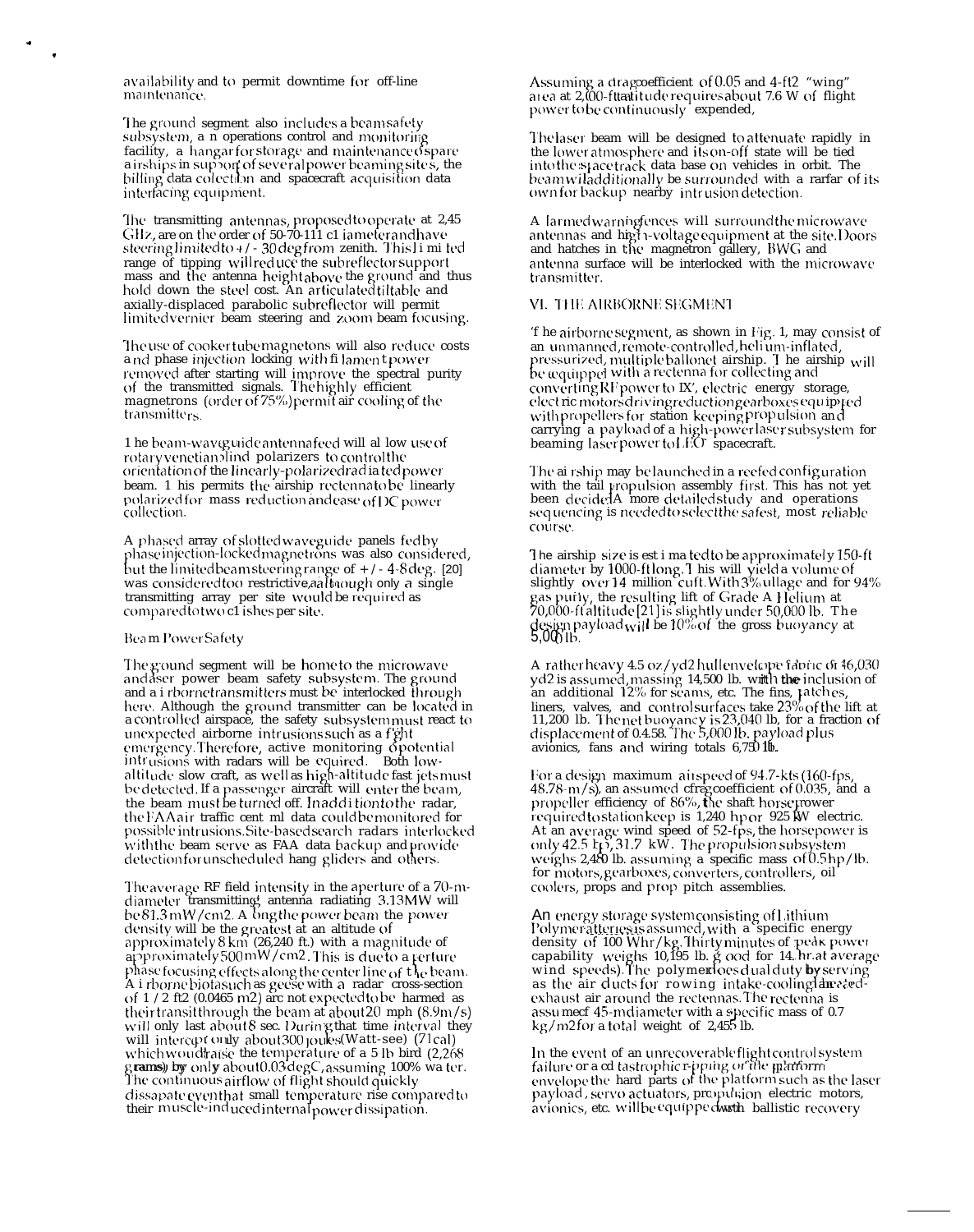systems (BRS) that will separate from the airship, deploy steerable parachutes equipped with batterypowered line pullers and GPS way point navigation to return to a preplanned recovery site. A 10% additional mass is added for this safety equipment. It totals 1,168 lb.

MegawattRectenna Cooling and Breakdown Margins

Cooling of the rectenna is important, blowers arc required in a no-windcase. 1 herectenna is planned to befixed in the hull of the airship approximately amidships. This position will interfere with a normal ballonetoperat ion and thus the airship may be segmented with multiple ballonets to aid in managing the 17:1expansion ratio of the helium and the center of buoyancy displacements. Getting fresh ig air into the rectenna, distributing it, and collecting and removing the heated wasteair will require clever pneumatic engineering for light weight. Whether the exhausting waste heat can contribute to thrust is yet to be determined.

The rectenna suba rra ys will be designed to yield 2700<br>VDC nominal output. This "high voltage" must use insulated conductors in order to limit coronal oss in the thin a i r. Lowervoltage would require toomuch copper mass. The circular outline rectenna will be electrically isolated into four DC quadrants so that monopulse-like beam position data can be obtained for fine beam steering commands of the ground antennas [21],

RF jower breakdown in 70,000-ft altitude air of pressure 33.66 torr due to the field intensity of 1,057 W /m2 near the rectenna center is not calculated to be a problem. Even under full reflected power conditions where the<br>peak flux consity quadrupples. The theoretical<br>breakdown power density is 2,728 W/cm2 (Note change of units). The breakdown margin is about 38 dB.<br>Similarly, the closespaced electrodes in the rectenna's circuitry, even at 1 mm, will have an 18-dB margin against breakdown ass uming 6W power levels ("About" 200 elements/m2) in a 50-ohm impedance circuit.

## Payload

The recyclinglaser aboard the airship will belocated near the keeklucto its mass, but the beam must be projected across the zenith. Thus asystem of beamwaveguide mirrors will be used to eliver the laser beampower to the beamdirector optics located ate>p the airshiphull. The final mirrors in the chain will apply beamsteering corrections to counteract the airship<br>motions and jitter relative to the spacecraft position. They will be driven in a closed-ltx)p controsystem basedon optical scatter feedback from the target and customer telemetry.

## VII. Pfit{ SPACEBORNESEGMENT

Due to the Earth's rotation and the LEO orbit geometry, any given compatible orbit spacecraft will only be seen approximately twice per day from a single power relay<br>transmitting location. } lowever, by design, the orbits of<br>the flect of telecommunication spacecraft have at least one spacecraft always in view of any customer site. Thus on average there should always be some spacecraft in viewfrom a single location for power relay activity.

From the 21 .3-km altitude airstat the maximum usable range to a 700 -km orbit spacecraft, before the beamdips into the lower atmosspere, is about 3000km with a bea m contact time 6 about 13 minutes for an overhead pass. For a 1,390-km orbit maximum range is about

4,400 km and max contact ti me is 20 min. (For the space station at 460-km altitude, max range is 2,460 km and max contact time is 10.5 min.).

In the, initial development and deployment of the, ground-basedpower transmitters and airships, there will be inevitable gaps in power beam coverage and the spacecraftwill have, to have energy storage to work through the non-contact times.

The customer spacecraft must be cooperative in that their photovoltaic arra ys must be oriented toward the laser power beamfort leduration of contact in order to most efficiently transfer energy. Otherwise, the efficiency will vary as the cosine of the angle of incidence.

1 he air-ship payloadlaser beam director is designed to prod uce an approximately 1 O-m-d iameter spot at about 4,000 kmrange. Assuming an operating wavelength of<br>about 0.47 - microns and for 1.33 times diffraction limited optics, the required mirror diameter is 0.4-111, less than 16 inches. The half power beamwid th is 2.5 micro radians, requiring about 250 nano radian pointing accuracy, which is well within state-of-the-art levels. The jitter of the airship platform is not expected to be a problem.

The power in the beam is planned to be 50 kW from a 5% efficient laser. The average power density at the spacecraft at 4,000-km range would be about 640 W/m2, less intense than sunlight at 1,353 W/m2, but yielding similar performance due to less waste heat dissipation<br>in the photovoltaics.

In an attempt to put the system economics in perspective an admittedly optimistic scenario of customer service will be outfined. J.R.Bality will be less due to retargeting time, and the resulting availability<br>and overlaps of actual orbit geometries. Nevertheless,<br>assuming an average 6-minute laser prover beaming to a<br>spacecraftwith II0% collection-conversion efficiency, then 0.5 kWh of energy is transferred. At \$500 per<br>delivered kWh that is \$250 per shot. At 100%, duty factor' of 10 shots per hourfor 24 hours per day, 365.25 days per year for 10 years, the cumulative billable revenue would be \$219 M.

#### VII. ESTIMATEDSYSTEMCOS1

A spreadsheet was used to calculate the minimum total cost of an airborne powerrelay system for a range of<br>modeled antenna costs. Also, the diameter of the ground transmitting antenna and the power output of the transmitter can ewaried while maintaining the RF<br>powerflux density approximately the same at the airship rectenna. The cost minimums are fairly shallow and are near the diameters of 60-70 m with transmitter provers of 3-4MWRFout.

The slow-tracking, single-frequency antenna cost was modeled as the product of a constant, that ranges in<br>value from \$150-\$375, times the diameter in mete's<br>raised to the 2.5 power. The transmitter cost included<br>5.217-6667 each 600 W 75% efficient magnetrons at \$250/kW, supplied DC power from 95% efficient AC-DC voltage, conversion euipment at \$150/kW from 10 year grid power at \$0.05?kWh.

The airships were costed at \$15M each with a 10% addit ion for insurance. The 150-ft cliameter 83% average efficiency rectenna was estimated at \$1,000/m2. The laser payload was estimated at \$2 M. Safety radars, a hangar and cont ml room, operations and maintenanace, nat ural gas-fired turbine backup power contributed